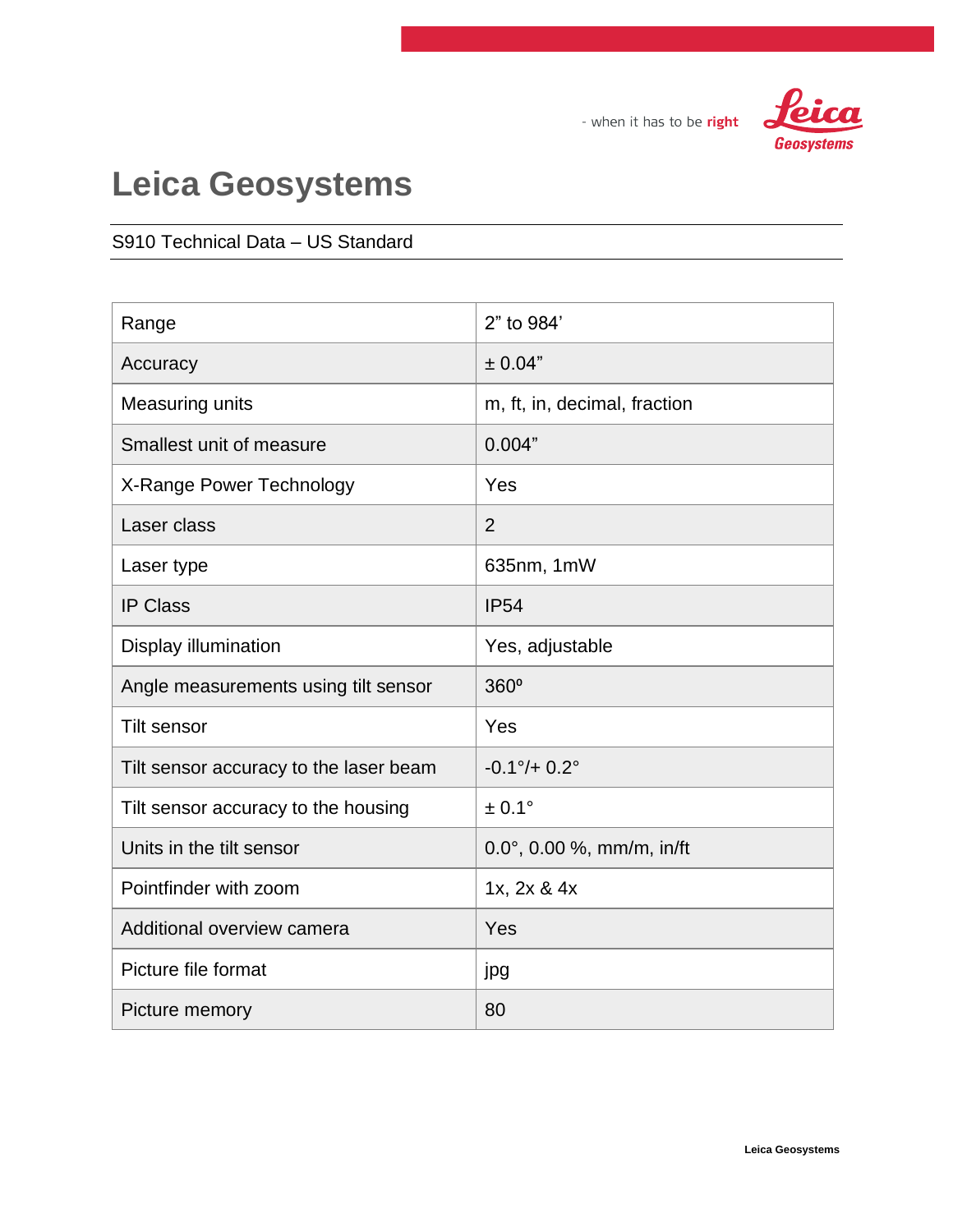

- when it has to be right

# **Leica Geosystems**

| Smart Base measuring range        |                                                                |
|-----------------------------------|----------------------------------------------------------------|
| Horizontal                        | $360^\circ$                                                    |
| Vertical                          | $-40^\circ$ to $80^\circ$                                      |
| Tolerance of the P2P function     | $6.6' = \pm 0.08$ ", $16.4' = \pm 0.2$ ",<br>$33' = \pm 0.39"$ |
| Leveling range                    | $± 5^{\circ}$                                                  |
| CAD data format on device         | dxf                                                            |
| Memory for CAD files on device    | 20 files x 30 points                                           |
| Memory for last measurements      | 50                                                             |
| Free software for Windows         | Yes                                                            |
| Free App for iOS and Android      | Yes                                                            |
| General data interface            | <b>Bluetooth<sup>®</sup> Smart</b>                             |
| Data interface for 3D point data  | <b>WLAN</b>                                                    |
| Measurements per set of batteries | Up to $4,000*$                                                 |
| Service life of batteries         | Up to $8 h*$                                                   |
| <b>Tripod thread</b>              | 1/4"                                                           |
| <b>Batteries</b>                  | Li-Ion 2.6 Ah rechargeable                                     |
| Charging time                     | 4 h                                                            |
| <b>Dimensions</b>                 | $6.46 \times 2.4 \times 1.3$ "                                 |
| Weight with batteries             | 10.2 oz                                                        |
| Temperature range - storage       | $-13^{\circ}$ F to $+140^{\circ}$                              |
| Temperature range - operation     | +14 $\degree$ F to +122 $\degree$                              |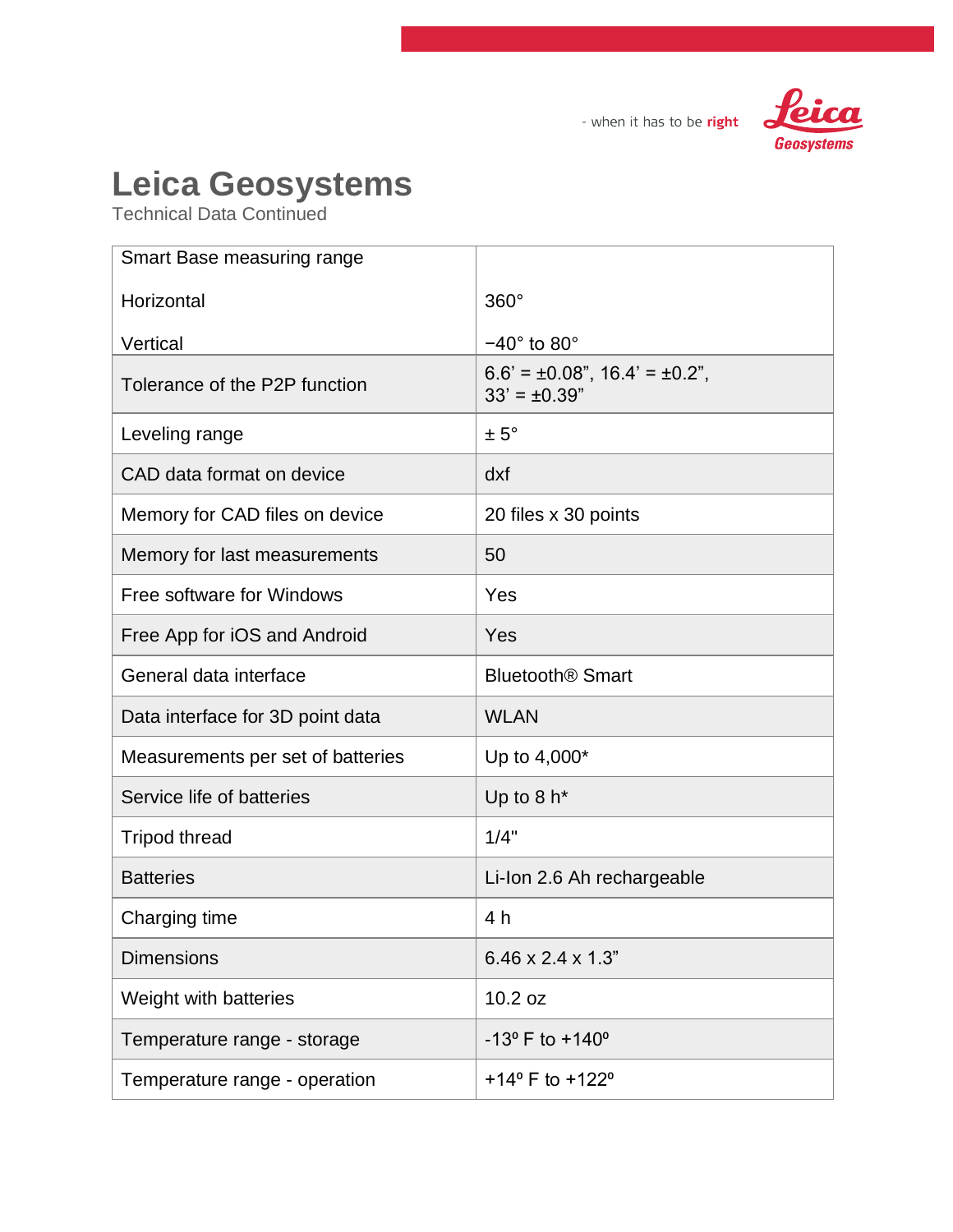

| <b>Features</b>                 |                                                                                                                                                                                                                                 |
|---------------------------------|---------------------------------------------------------------------------------------------------------------------------------------------------------------------------------------------------------------------------------|
| Point-to-Point Technology (P2P) | Capture 3D measurements between 2 or<br>more points from a safe position on the<br>ground. Measure irregular shapes or<br>hard to reach points                                                                                  |
| <b>Bluetooth Keyboard Mode</b>  | You do not need additional software to<br>transfer measurements directly into<br>excel or word documents. Transfer your<br>data direct to a PC. Use your DISTO for<br>navigation or many other options in 3rd<br>party software |
| WiFi+USB                        | Export your CAD files to your computer<br>quick and easy without data loss and<br>absolutely reliable                                                                                                                           |
| <b>Digital Pointfinder</b>      | Zoom in your target (1x, 2x & 4x) and<br>measure long distance even in bright<br>sunny conditions                                                                                                                               |
| Color 3.2" graphic display      | A clear picture and exact view of the<br>measuring target even on long distances                                                                                                                                                |
| <b>Touch screen</b>             | Functionality                                                                                                                                                                                                                   |
| Profile measurement             | Make simple leveling on a construction<br>site where you need to know the height<br>differences of certain points                                                                                                               |
| Bluetooth 4.0                   | Transfer your data direct to a PC                                                                                                                                                                                               |
| Accuracy of $\pm 0.04$ "        | Precise measurements up to 984'                                                                                                                                                                                                 |
| <b>Functions</b>                |                                                                                                                                                                                                                                 |
| Point to point measurements     | The integrated Smart Base enables it to<br>measure distance between any 2 points<br>from 1 location. The combination of the<br>Smart Base and integrated tilt sensor<br>opens up new possibilities                              |
| DXF Data capture                | 3D DXF measurements                                                                                                                                                                                                             |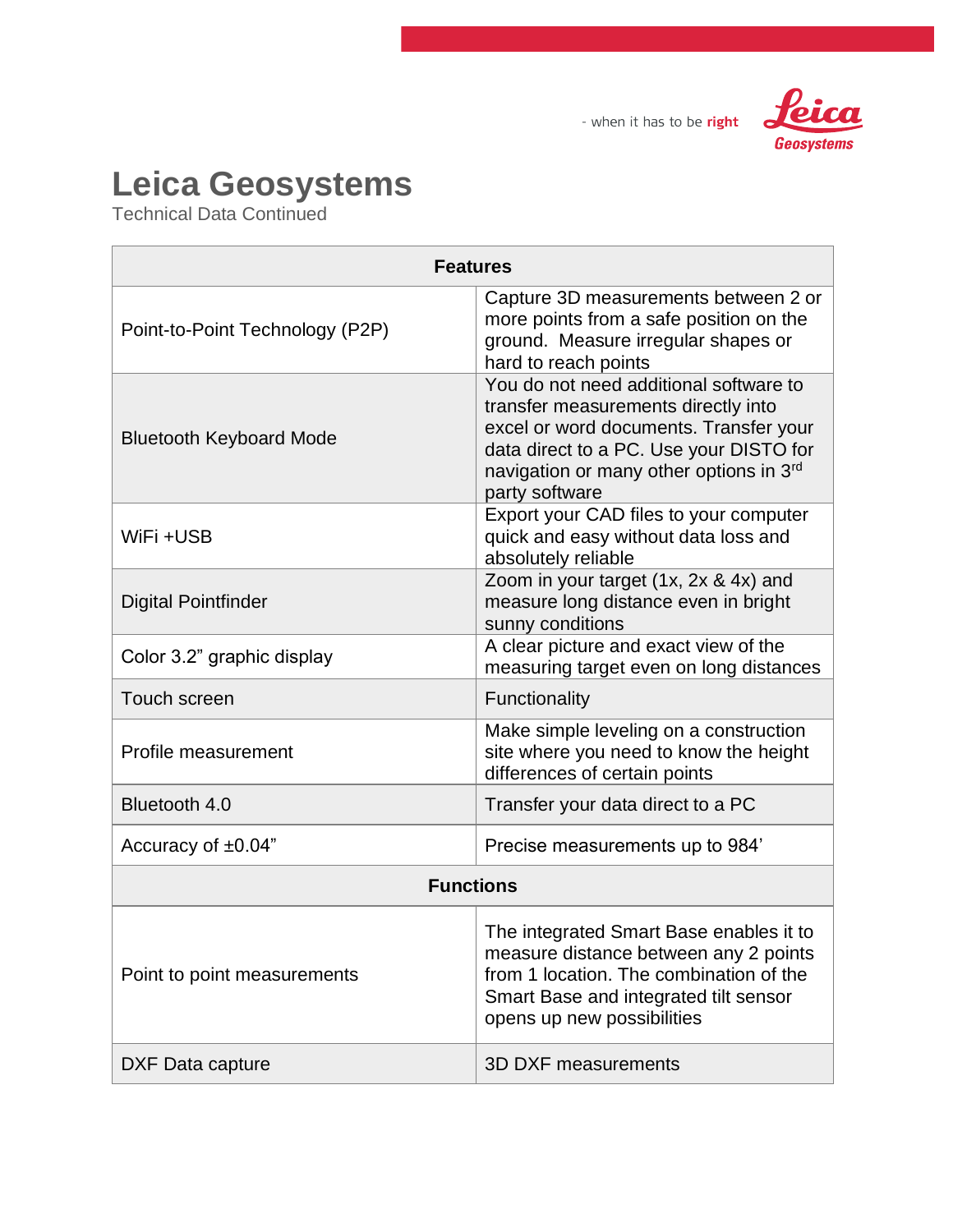



| Pointfinder camera measuring       | Used to create a reference point for<br>exterior, bright sunlight & long-distance<br>measurements when the laser point is<br>not visible                                                                                                                                                                                                      |
|------------------------------------|-----------------------------------------------------------------------------------------------------------------------------------------------------------------------------------------------------------------------------------------------------------------------------------------------------------------------------------------------|
| Measure in picture 1               | Measure distance, area and diameter                                                                                                                                                                                                                                                                                                           |
| Measure in picture 2               | Measure width or area of an object with<br>a single photo                                                                                                                                                                                                                                                                                     |
| Measure in picture 3               | Measure diameter: take a picture and<br>get the exact values of cylindrical objects                                                                                                                                                                                                                                                           |
| Photo gallery documentation        | Which can be downloaded to a computer<br>via USB interface. No detail about the<br>measured target points need to be lost                                                                                                                                                                                                                     |
| Indirect smart horizontal distance | Ability to measure distance between<br>points using Pythagoras calculation, 2<br>point uses one triangle and 3 point uses<br>2 triangles                                                                                                                                                                                                      |
| Height tracking                    | Heights of buildings or other targets<br>without suitable reflective points can be<br>determined, At the bottom point,<br>distance and tilt are measured to<br>reflective targets. The upper point can<br>be targeted with the digital Pointfinder<br>and does not need a reflective target as<br>only the inclination (tilt angle) is needed |
| Long Range Mode                    | 984'                                                                                                                                                                                                                                                                                                                                          |
| Distance (key or touch)            |                                                                                                                                                                                                                                                                                                                                               |
| Min/Max tracking                   | Measure consistently to find low/high<br>point                                                                                                                                                                                                                                                                                                |
| Addition / subtraction             | Distances, areas or volumes can be<br>added or subtracted easily                                                                                                                                                                                                                                                                              |
| Area included room data            | <b>Painter function</b>                                                                                                                                                                                                                                                                                                                       |
| Volume included room data          | <b>HVAC</b> function                                                                                                                                                                                                                                                                                                                          |
| Calculator                         |                                                                                                                                                                                                                                                                                                                                               |
| Smart area measurements            |                                                                                                                                                                                                                                                                                                                                               |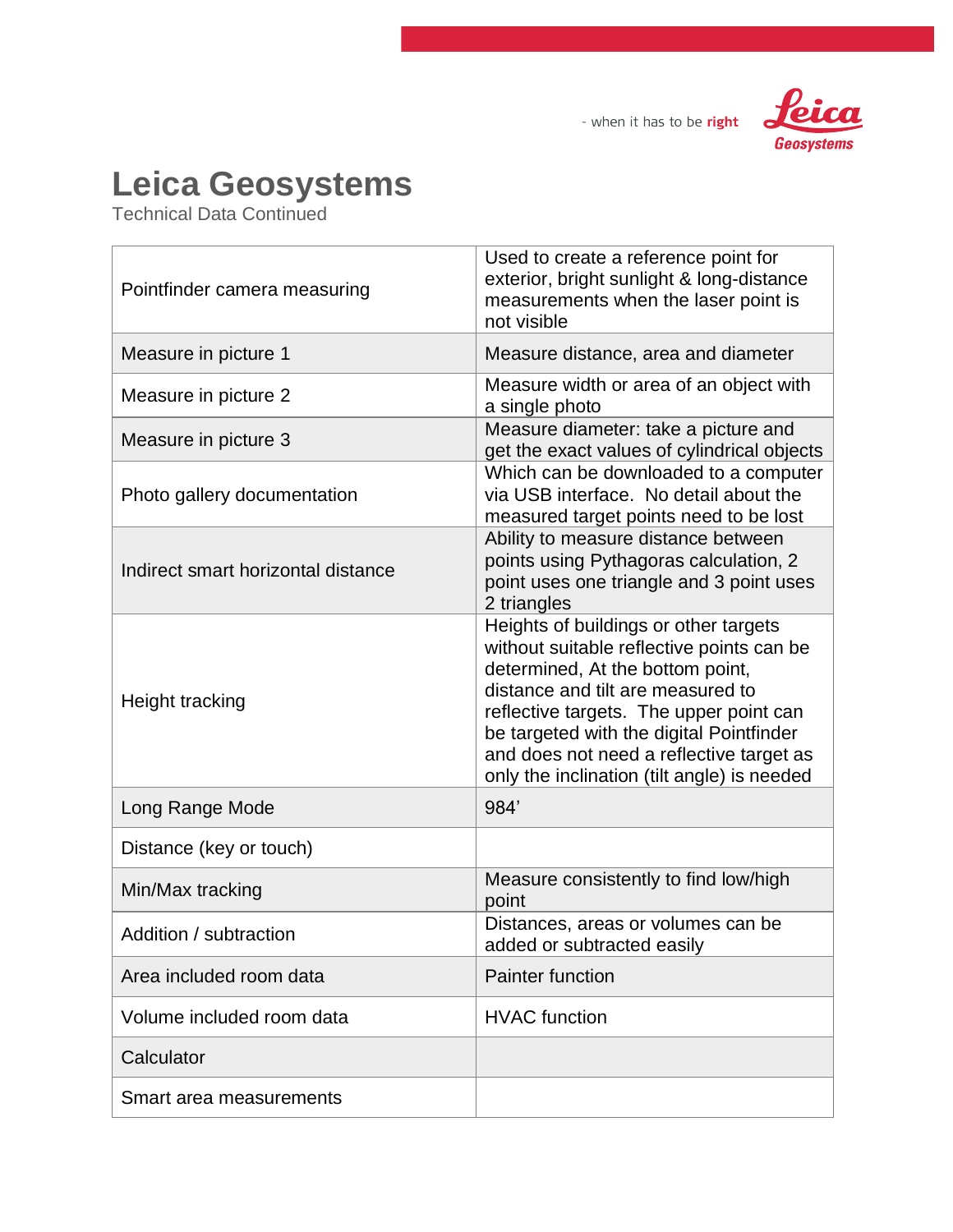

- when it has to be right

# **Leica Geosystems**

| <b>WLAN</b> data transmission |                                                                                                                                                                                                                                                                     |
|-------------------------------|---------------------------------------------------------------------------------------------------------------------------------------------------------------------------------------------------------------------------------------------------------------------|
| Height profile measuring      |                                                                                                                                                                                                                                                                     |
| <b>Tilt measurement</b>       | Measures the tilt angle within 360°.<br>Used in Pythagoras calculations with the<br>ability to measure distance between<br>points. 2 point uses one triangle and 3<br>point uses 2 triangles to get the direct<br>horizontal distance with the press of a<br>button |
| Compass                       |                                                                                                                                                                                                                                                                     |
| Pythagorean 1, 2 & 3          | Allows distances to be determined when<br>direct measurement is impossible. The<br>distance is automatically calculated from<br>2 to related measurements                                                                                                           |
| Trapezoid 1 & 2               | Measure the slope of a roof without the<br>use of ladders. Ability to measure<br>distance between points using<br>Pythagoras calculation, 2 point uses one<br>triangle and 3 point uses 2 triangles                                                                 |
| Sloped objects                | Measure the slope of a roof without the<br>use of ladders. Ability to measure<br>distance between points using<br>Pythagoras calculation, 2 point uses one<br>triangle and 3 point uses 2 triangles                                                                 |
| Save and adjust constant      | the saved constant "C" can be adjusted<br>to any desired number that is required                                                                                                                                                                                    |
| Stake out                     | To stake out equal distances enter the<br>distance once and measure over-and-<br>over again. The display guides you from<br>post to post by showing the multiple of<br>the stake out distance and the distance<br>to the next post                                  |
| Memory                        | Last 50 displays                                                                                                                                                                                                                                                    |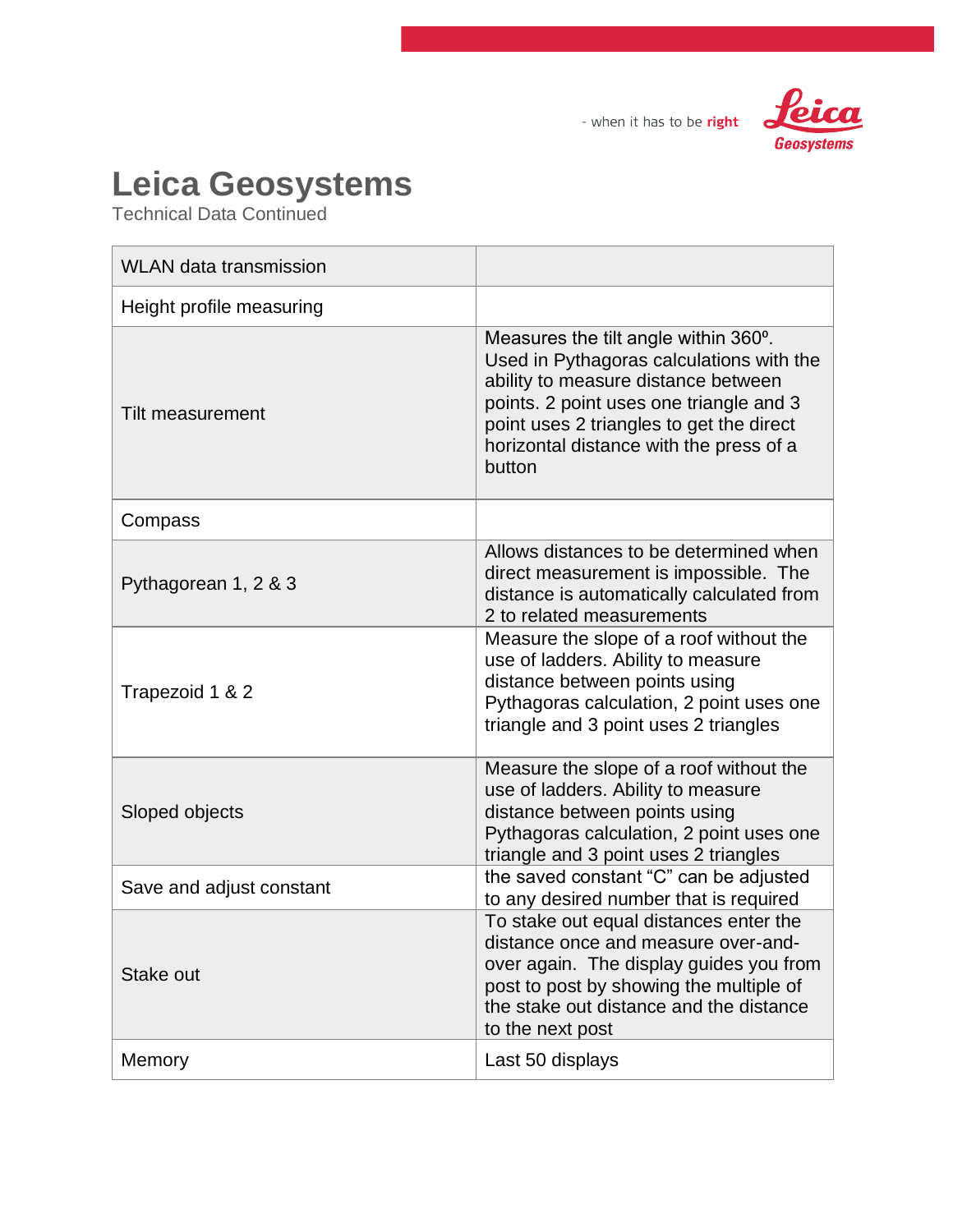



| Reference switching                           | standard setting is at the rear of the<br>device. Press the reference key once to<br>make a singular measurement from the<br>front. In the menu you can switch the<br>reference to a $\frac{1}{4}$ " threaded tripod mount                                                                                        |
|-----------------------------------------------|-------------------------------------------------------------------------------------------------------------------------------------------------------------------------------------------------------------------------------------------------------------------------------------------------------------------|
| Fold out end-piece                            | No, the reference needs to be adjusted<br>manually in the reference settings menu                                                                                                                                                                                                                                 |
| Timer                                         | The Timer automatically counts down to<br>zero and then takes the measurement -<br>eliminating hand movement when taking<br>measurements. 30, 5 & 2 second delay<br>options are available                                                                                                                         |
| Bluetooth + DISTO Apps + USB                  | Connectivity                                                                                                                                                                                                                                                                                                      |
| <b>Function with DISTO Plan and FTA 360-S</b> |                                                                                                                                                                                                                                                                                                                   |
| Sketch on Photo                               | Capture complex shapes (rooms,<br>facades) and export those to CAD                                                                                                                                                                                                                                                |
| <b>Sketch Plan</b>                            | Create a sketch on a smartphone or<br>tablet and assign distance<br>measurements taken with a DISTO to<br>each line. The app's 'auto-scale' function<br>adjusts the lines' length and the result is<br>a scaled, CAD ready plan                                                                                   |
| Measure Plan                                  | Point-to-Point technology and the app's<br>'Measure Plan' and 'Measure Façade'<br>functions make it possible to create<br>detailed floor and wall plans, including<br>doors and windows. Those are easily<br>exported from the app as DXF or DWG<br>files to be further processed in a<br>preferred CAD solution. |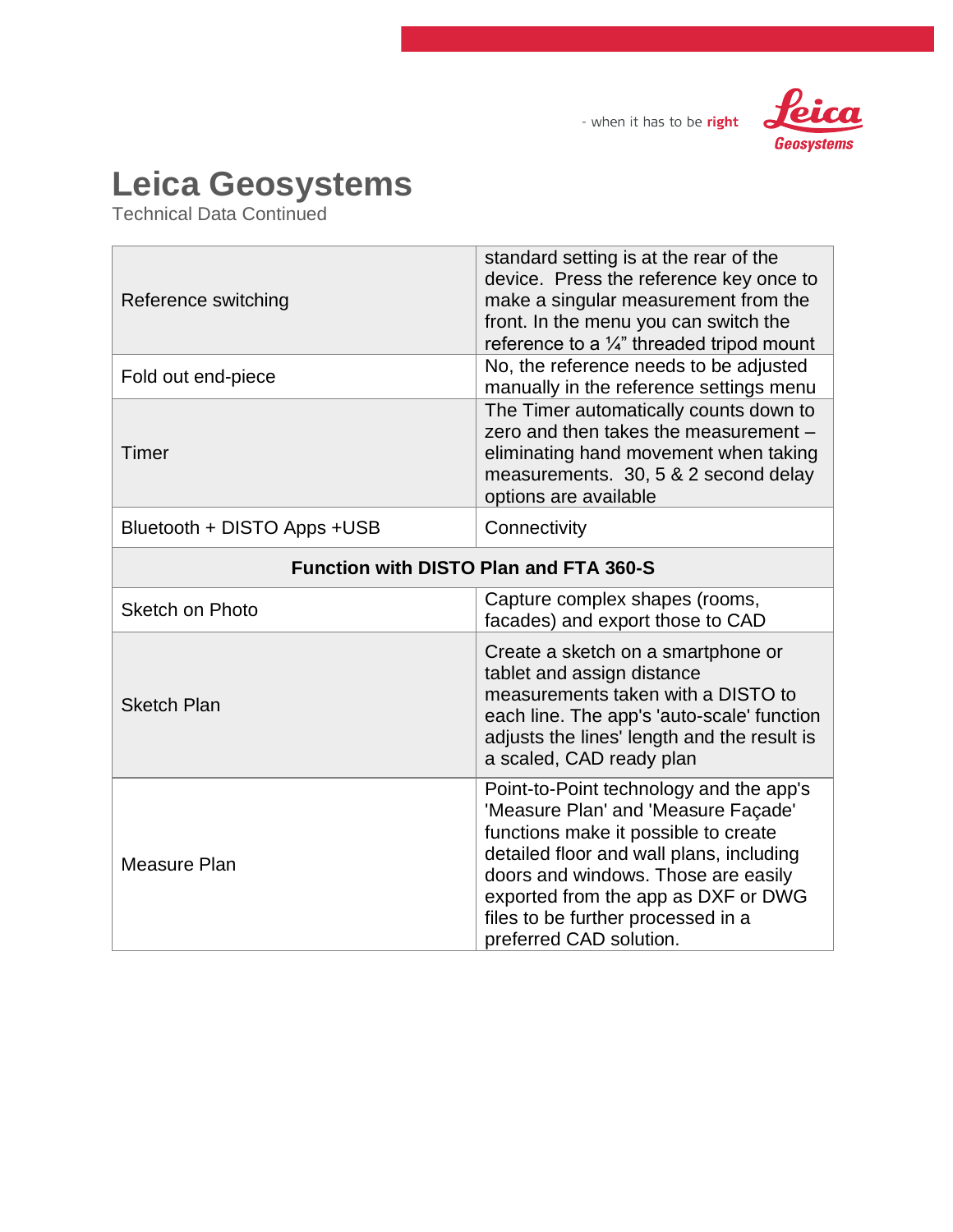

width or area of an object by a single photo; Measure diameter: take a picture and get the exact values of cylindrical

documentation or post processing

objects

USB interface Transfer screenshots to your PC for



# **Leica Geosystems**

Technical Data Continued

Measure in picture

| <b>Measure Facade</b>         | Point-to-Point technology and the app's<br>'Measure Plan' and 'Measure Façade'<br>functions make it possible to create<br>detailed floor and wall plans, including<br>doors and windows. Those are easily<br>exported from the app as DXF or DWG<br>files to be further processed in a<br>preferred CAD solution. |
|-------------------------------|-------------------------------------------------------------------------------------------------------------------------------------------------------------------------------------------------------------------------------------------------------------------------------------------------------------------|
| <b>Measure Hidden Corners</b> | The DISTO Plan app's 'Measure Plan'<br>and 'Measure Façade' function makes it<br>easy to measure points which are not<br>visible from the measurement position.<br>Simply take the measurements and the<br>app then automatically calculates the<br>hidden corner points.                                         |
| Earthworks                    | Determine the volume of an excavation<br>with P2P technology. This functionality<br>also allows for complex volume<br>measurements by taking the angle of the<br>slopes between the top and the bottom<br>of the excavation into account                                                                          |
| Connectivity                  | The ability to export jpg, pdf, dxf, dwg<br>data to another device                                                                                                                                                                                                                                                |
| Organizer                     | Organize into 4 categories: All, Projects,<br>Sketch on Photo & Plans and export in<br>jpg, pdf and 2D & 3D dwg/dxf format                                                                                                                                                                                        |
| <b>Applications</b>           |                                                                                                                                                                                                                                                                                                                   |
| <b>3D DXF Measurements</b>    | Minimum required device                                                                                                                                                                                                                                                                                           |
| Long outdoor distances        | Measure long distances to small targets<br>and aim easily with the integrated<br>camera and big color display                                                                                                                                                                                                     |
|                               | Distance, area and diameter; Measure                                                                                                                                                                                                                                                                              |